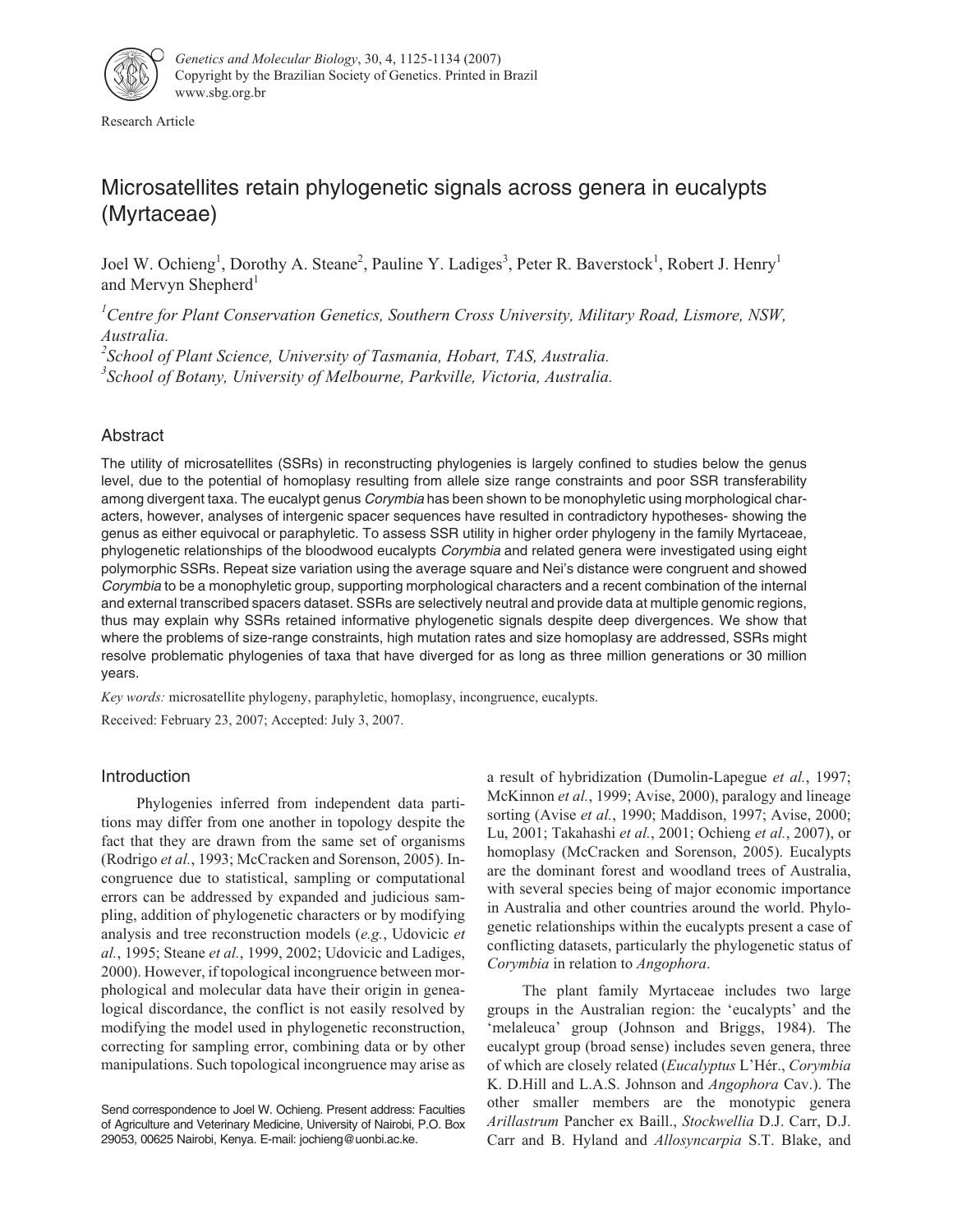*Eucalyptopsis* C.T. White, which includes two species (Ladiges *et al.*, 2003). Previously, Pryor and Johnson (1971) proposed the division of the genus *Eucalyptus* into seven subgenera: *Blakella, Corymbia, Eudesmia, Gaubaea, Idiogenes, Monocalyptus*, and *Symphyomyrtus*, based on morphological and ecological characters, and on the lack of crossability among the subgenera. In a major taxonomic revision of the bloodwoods, two of these subgenera, *Corymbia* and *Blakearia*, were included in a new genus *Corymbia,* classified into seven sections (*Fundoria, Rufaria, Apteria, Ochraria, Politaria, Cadagaria, Blakearia*; Hill and Johnson 1995). However, Brooker (2000) presented an alternative view regarding the monophyly and hence generic recognition of *Corymbia* (but see Ladiges and Udovicic, 2000). Phylogenetic analysis by Hill and Johnson (1995) based largely on morphological characters, showed *Corymbia* to be a monophyletic taxon, sister to *Angophora*. However, molecular DNA data from chloroplast (*trn*L*, trn*H*, psb*A) (Udovicic and Ladiges, 2000) and ITS (Steane *et al.*, 1999, 2002) suggested that *Angophora* is nested within *Corymbia*, making the latter paraphyletic. Increased taxon sampling for the ITS region by Steane *et al.* (2002) did not resolve the question of paraphyly. Very recently, analyses of the external transcribed spacers (ETS; Parra-O *et al.*, 2006) showed *Corymbia* to be monophyletic, however, ITS alone by the same group supported earlier ITS analyses.

The ITS locus has recently been reported to exist in paralogs within eucalypt genomes (Ochieng *et al.*, 2007; Bayly *et al.*, 2007). It is possible that paralogous sequences confound phylogenetic resolution at this locus in eucalypts. We are currently cloning and sequencing the nrITS to investigate if gene duplication was the cause of tree incongruence in the eucalypts. So far, three ITS riboforms, two of them widespread, have been recovered within some genomes. Compelling evidence suggested that one of the divergent riboforms was a pseudogene. Phylogenies from the apparently functional riboform retained *Corymbia* in an apparent paraphyly, whereas the putative pseudogene recovered a phylogeny showing *Corymbia* as a monophyletic genus (Ochieng *et al.*, 2007). We explained that phylogenetic signals are obscured when functional constraints in nrITS necessitate compensatory mutations in the secondary structure helices involved in RNA transcription, whereas pseudogenes mutate under neutrality. However, other explanations such as hybridization and computational problems cannot be ruled out.

If functional constraints on nrITS were the cause of apparent paraphyly for the genus *Corymbia*, then a neutral molecular locus with adequate phylogenetic signals should support the genus as a clade (monophyletic). One limitation with phylogenetic reconstructions using single gene region is the potential to get a biased hypothesis when genomic regions differ in their history. We revisited the unresolved phylogenetic relationships among the eucalypt genera with

neutrally evolving microsatellites, which may fairly represent different genomic regions in a single dataset. Microsatellites, also referred to as simple sequence repeats (SSRs), are segments of DNA with tandem repeat of short sequence motifs, each generally less than 5 bp in length (Bruford and Wayne, 1993). SSRs have many advantages over DNA sequencing, including a greater representation of different genomic regions and faster evolution that may lead to more informative characters. However, the utility of SSRs in reconstructing phylogenetic relationships, especially among divergent taxa, is a matter of current debate. Apart from the technical difficulty in amplifying SSRs across taxa, they are believed to possess three interrelated attributes that may limit their use in reconstructing phylogenies of divergent taxa: (1) a constraint on allele size range (Goldstein and Pollock, 1997), (2) high mutation rates, and (3) size homoplasy (Bruford and Wyne, 1993). Another limitation in SSR analyses is that confident assessment of orthology for each allele pair would involve sequencing of each of the alleles, a very expensive exercise, particularly for multilocus genotyping. As such, orthology is presumed when fragments are the same/similar length. These reasons partly explain why many phylogenetic studies utilizing microsatellites have been restricted to infra-specific relationships (*e.g.*, Goldstein *et al.*, 1999), or to the use of the SSR flanking sequence in higher order phylogenies (*e.g.*, Streelman *et al.*, 1998; Zhu *et al.*, 2000). However, some notable cases exist for the use of repeat sequence variations in highly divergent taxa: (1) Richard and Thorpe (2001) used SSR size variation to analyse the phylogenetic relationships among the western canary island lizards, a group that diverged five million years ago (MYA). This divergence time corresponds to five million generations given their short generation time of one year (Richard and Thorpe, 2001). (2) Ritz *et al.* (2000) applied repeat size variation at SSR loci to resolve the relationships among four genera (*Bos, Bison, Bubalus and Syncerus*) in the sub-family *Bovini*. To overcome issues of homoplasy, the authors used the average square  $(\delta \mu)^2$  genetic distance measure (Goldstein *et al.*, 1995). The authors found the measure to be robust despite fluctuations in population size, and retained linearity with increasing time. The tree topology was retained when data were reanalysed with Cavalli-Sforza and Edwards' (1967) chord distance  $(D<sub>C</sub>)$  that is, interestingly, based on the infinite allele model. (3) Microsatellite length variation has been used in reconstructing the phylogeny of Darwin's finches (Petren *et al.*, 1999). Although considered to be congeneric, these birds are believed to have radiated at least three MYA (Petren *et al.*, 1999, and references therein). With their short generation time of four months to one year (Zink, 2002), they have evolved for over five million generations.

Although these examples are mainly from animals, the rarity of SSR use in phylogenies of plant taxa may be due mainly to low levels of transferability (*e.g.*, Peakall *et*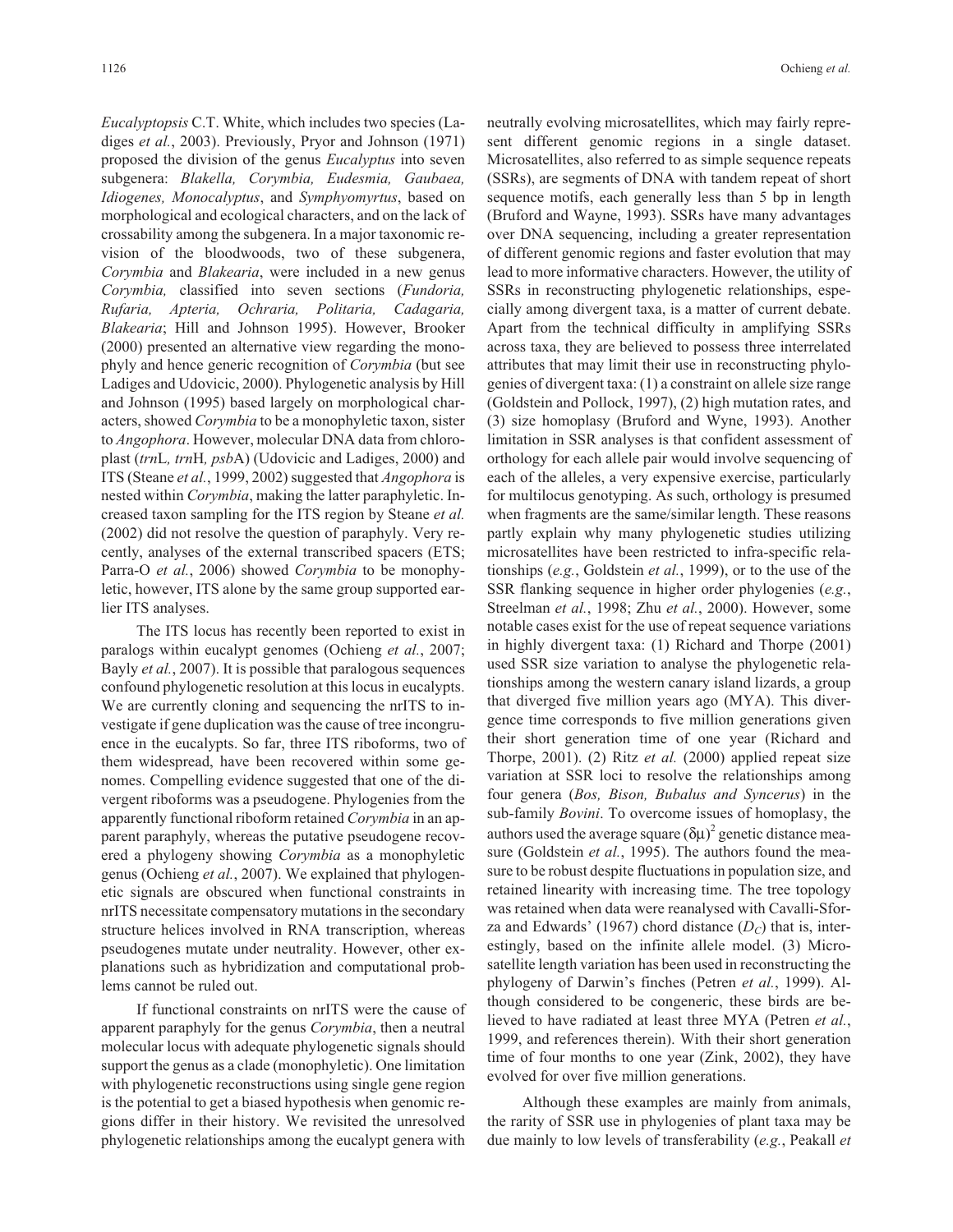*al.*, 1998) and a low level of SSR conservation among many plant taxa (*e.g.*, Whitton *et al.*, 1997), rather than concerns relating to high mutation rates or other evolutionary considerations. Where the problems of range constraints, high mutation rates and size homoplasy are addressed, SSRs may be utilised in phylogenetic studies, even among divergent taxa, so long as SSR primers amplify across such taxa. In eucalypts, cross-genera SSRs transferability has recently been reported to be high (Shepherd *et al.*, 2006). We used 8 polymorphic SSRs isolated from *Corymbia variegata* (F. Muell. Hill and Johnson) clones to genotype *Corymbia* and *Angophora* samples previously analysed for ITS (Steane *et* *al.*, 2002), to test the hypothesis that *Corymbia* is monophyletic.

# Material and Methods

### Plant material and DNA isolation

This study utilized a total of 32 DNA samples representing *Corymbia* (20), *Angophora* (8), *Eucalyptus* (3), *Allosyncarpia* (2), *Eucalyptopsis* (1) and *Stockwellia* (1) (Table1). Within *Corymbia*, nine species were sampled from the red bloodwood group (sections *Rufaria* and *Apteria*) (Hill and Johnson, 1995), seven from the yellow

**Table 1** - List of taxa used in this study, including those analysed previously in the ITS study of Steane *et al.* (2002). Names are those in the classification of Hill & Johnson (1995).

| Genus         | Section          | Species                   | $\mathrm{Code}^2$ | Source               |  |  |
|---------------|------------------|---------------------------|-------------------|----------------------|--|--|
| Corymbia      | <b>Blakearia</b> | apparerinja               | BGF               | Steane et al., 1999  |  |  |
| Corymbia      | Apteria          | trachyphloia              | AT                | Steane et al., 1999  |  |  |
| Corymbia      | Politaria        | henryi                    | <b>PM</b>         | Steane et al., 1999  |  |  |
| Corymbia      | Politaria        | variegata                 | <b>PM</b>         | Steane et al., 1999  |  |  |
| Corymbia      | Politaria        | maculata                  | <b>PM</b>         | Steane et al., 1999  |  |  |
| Corymbia      | Rufaria          | calophylla                | RG                | Steane et al., 1999  |  |  |
| Corymbia      | Rufaria          | gummifera                 | RG                | Steane et al., 1999  |  |  |
| Corymbia      | Rufaria          | haematoxylon              | RG                | Steane et al., 1999  |  |  |
| Corymbia      | Rufaria          | intermedia                | <b>RI</b>         | Steane et al., 1999  |  |  |
| Corymbia      | Rufaria          | ficifolia                 | RF                | Steane et al., 1999  |  |  |
| Corymbia      | Rufaria          | polycarpa                 | RP                | Steane et al., 1999  |  |  |
| Corymbia      | Rufaria          | oocarpa <sup>1</sup>      | <b>RD</b>         | <b>CCA, DN 2479</b>  |  |  |
| Corymbia      | Rufaria          | zygophylla <sup>1</sup>   | <b>RZ</b>         | CCA, DN              |  |  |
| Corymbia      | <b>Blakearia</b> | bella <sup>1</sup>        | <b>BP</b>         | <b>CCA, DN 4204</b>  |  |  |
| Corymbia      | Ochraria         | dimorpha <sup>1</sup>     | OE                | ATSC, SL 16881       |  |  |
| Corymbia      | Ochraria         | eximia(1)                 | OE                | Steane et al., 1999  |  |  |
| Corymbia      | Ochraria         | eximia(2)                 | OE                | Steane et al., 1999  |  |  |
| Corymbia      | Ochraria         | leichhardtii <sup>1</sup> | OE                | ATSC, SL 11038       |  |  |
| Corymbia      | Cadagaria        | torelliana $(1)^1$        | <b>CT</b>         | DPI Gympie, 1ct2-029 |  |  |
| Corymbia      | Cadagaria        | torelliana $(2)^1$        | <b>CT</b>         | DPI Gympie, 1ct2-030 |  |  |
| Angophora     |                  | costata                   |                   | Steane et al., 1999  |  |  |
| Angophora     |                  | leiocarpa                 |                   | Steane et al., 1999  |  |  |
| Angophora     |                  | floribunda                |                   | Steane et al., 1999  |  |  |
| Angophora     |                  | hakeri                    |                   | Steane et al., 1999  |  |  |
| Angophora     |                  | melanoxylon               |                   | Steane et al., 1999  |  |  |
| Angophora     |                  | robur <sup>1</sup>        |                   | CCA, DN              |  |  |
| Angophora     |                  | subveluting $\frac{1}{2}$ |                   | CCA, DN              |  |  |
| Angophora     |                  | woodsiana <sup>1</sup>    |                   | CCA, DN              |  |  |
| Allosyncarpia | monotypic        | ternata                   |                   | Steane et al., 1999  |  |  |
| Eucalyptopsis | dispecific       | papuana                   |                   | Steane et al., 1999  |  |  |
| Stockwellia   | monotypic        | quadrifida                |                   | Steane et al., 1999  |  |  |

<sup>1</sup>New taxa analysed in this study but not in the ITS analysis of Steane *et al.* (2002).

<sup>2</sup>Species codes are those used on the phylogram (Figure 1), and represent the sections and series initials respectively. The initials CCA and ATSC code for Currency Creek Arboretum and Australian Tree Seed Centre, respectively.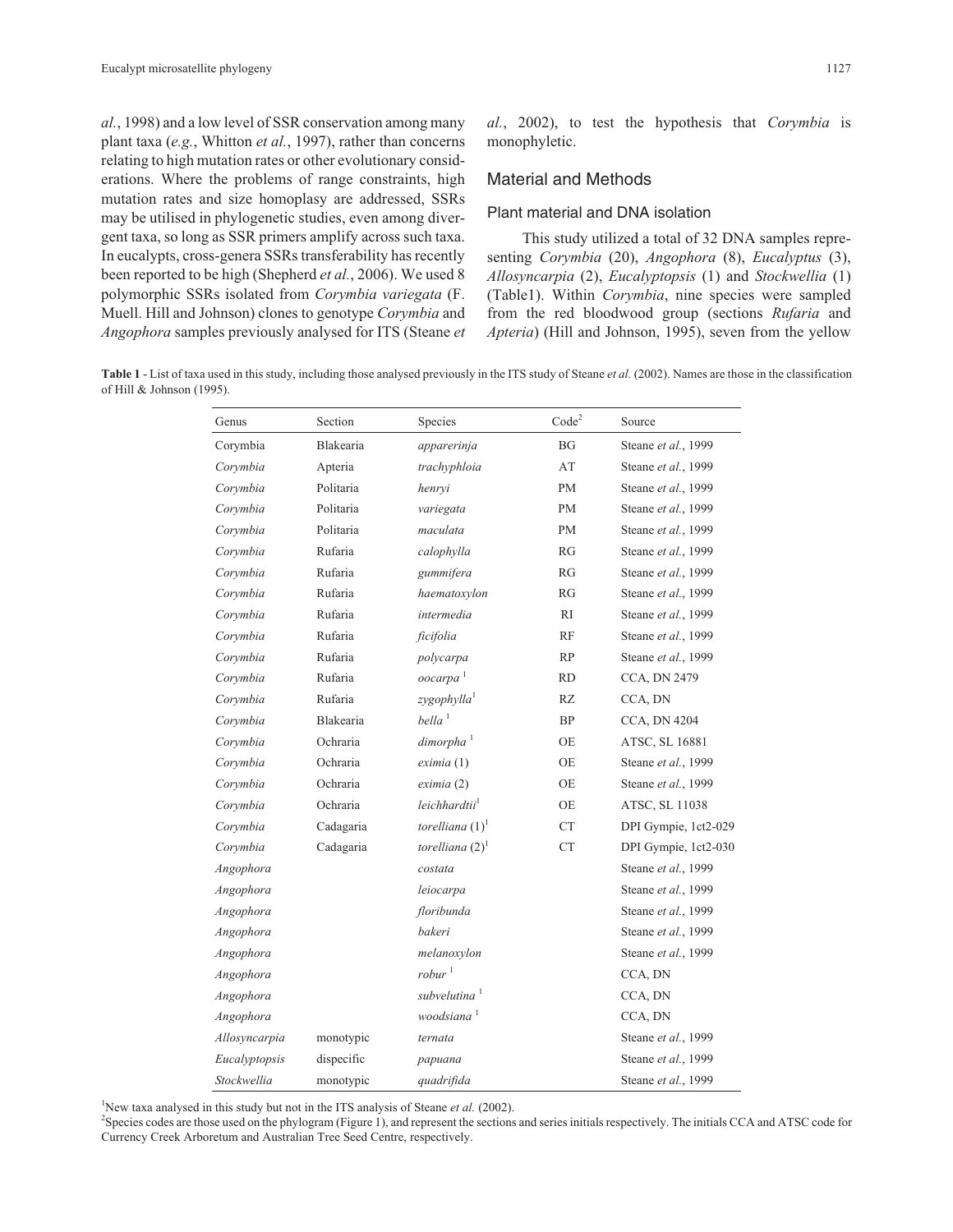bloodwoods assemblage (*Ochraria*, *Politaria*, *Cadagaria*) and two paper-fruited bloodwoods (section *Blakearia*) (Hill and Johnson 1995). *C. eximia* and *C. torelliana* included two samples each. Our analysis retained the same individual DNA samples analysed by Steane *et al.* (2002) for comparison, but we included a new section (*Corymbia* sect. *Cadagaria*), new series and species not included in the previous DNA phylogeny of these genera. Herbarium voucher numbers or origin for new samples is indicated in Table 1. For new samples, total genomic DNA was extracted from 10 mg of leaf tissue using a DNeasy plant kit (QIAGEN, Germany) according to the manufacturer's protocol. Leaf tissue was ground using tungsten carbide beads (QIAGEN) and a RETSCH MM300 Mixer Mill at frequency of 1/30 s for three lots of one minute. DNA was eluted from the filter membranes with 150 μL of elution buffer and was stored at -20 °C.

#### PCR amplification and fragment separation

Eight polymorphic SSRs used in this study have been published previously: EMCRC26, EMCRC32, EMCRC39 (Jones *et al.*, 2001); EMCRC46, EMCRC51, EMCRC54, EMCRC93 (Shepherd *et al.*, 2006); Eg126 (Thamarus *et al.*, 2002). For each primer pair, the forward primer was fluorescently labelled with a dye. PCR was performed in 10 μL volumes comprising 1x PCR buffer (10 mM Tris - HCl pH 83, 50 mM KCl, 0001% gelatin (Sigma, St Louis, MO, USA), 025% Nonidet P40 (BHD, Poole, UK) and 2 mM MgCl2) and contained approximately 0.5 ng of genomic DNA, 0.125 mM of each dNTPs, 0.15 μM of each primer, and 0.5 Units of Platinum Taq (Invitrogen). All amplifications were carried out on an ABI 9700 Thermocycler (Applied Biosystems) with an initial denaturation of 7 min at 95 °C, followed by 10 cycles of denaturation at 95 °C, a touchdown annealing from 60  $\degree$ C to 55  $\degree$ C (decreasing at -0.5 °C each cycle), 1 min. extension at 72 °C. This was followed by 25 repeated cycles of denaturation at 95 °C, annealing at 55 °C and an extension of 1 min. at 72 °C. A final extension of 72 °C for 10 min was applied to all reactions. For each sample, one microliter of the PCR products were separated on a 3730 DNA analyser (Applied Biosystems; SCPG, Lismore, Australia) and raw data were imported into ABI Prism GeneMapper Software v 3.0 (Applied Biosystems) for size calling. All samples amplified successfully at the eight SSR loci, except for the three *Eucalyptus* species (*E. urophylla, E. camaldulensis, E. globulus*) that amplified only four of the loci (EMCRC26, EMCRC39, EMCRC46 and Eg126). The three samples were therefore removed from subsequent analyses. Diploid allele size data from SSRs were exported to an Excel spreadsheet for statistical analyses.

### Statistical methods

Allelic counts were estimated for each informal group, *i.e.*, yellow bloodwoods assemblage, red bloodwoods, and for *Angophora* using FSTAT computer programme, V 2.9 (Goudet, 2001), while the variance in allele size for each locus per group was computed from MS Excel spreadsheet. Cumulative variance was the sum of single locus variances, taking allele sizes (in bp) as values. Genetic distances based on allele size variation are modelled on the premise that when a mutation occurs, the new mutant is related to the allele from which it was derived. In this case, the difference in length between alleles contains phylogenetic information (Goldstein *et al.* 1995). Two measures were employed to estimate the betweenindividual genetic distance: the average square distance (*D1*) of Goldstein *et al.* (1995), and Nei's (1972) standard genetic distance (*D*). The average square distance accounts for size homoplasy, and is suitable for reconstructing trees that include more distantly related taxa. Both distances were computed using the MICROSAT programme available from the Human Population Genetics Laboratory (HPGL), Stanford University, with the option of either exhaustive or 100 bootstrap replicates. The allele sizes analysed were nucleotide counts rather than repeat scores, using the option that allows for repeat lengths = 1. Duration of linearity was calculated for each locus and averaged over loci. The primer error (size of the region flanking the SSR) was entered and corrected for, by assuming a default of no error (*i.e.*, 0 nucleotides). Genetic distance matrices were imported into the computer programme PHYLIP (Felsenstein 1995) for phylogenetic tree reconstruction. Neighbour-Joining (NJ) trees were drawn using NEIGHBOUR with 100 bootstrap replications, using the *Eucalyptopsis* group (*Eucalyptopsis*, *Stockwellia, Allosyncarpia*) as an outgroup. All phylogenetic trees were displayed using TREEVIEW Version 1.5 available from the Department of Zoology, University of Glasgow. To take the small sample size into account, a second analysis was conducted for samples pooled into five main groups: three within *Corymbia* (yellow bloodwoods assemblage, red bloodwoods and paper fruited bloodwoods, *Blackearia*), *Angophora* and the outgroups. In subsequent discussion, the yellow bloodwoods will be termed *Corymbia* A, whereas the red bloodwoods will be referred to as *Corymbia* B, following the informal grouping by Steane *et al.* (2002)

### Results and Discussion

### Variability of SSRs

The eight markers used in this study were polymorphic with a total of 189 unique alleles obtained from 32 samples representing 29 different species. The most variable locus was EMCRC39 with 34 unique alleles, while the least variable was EMCRC93 with 14 alleles (Table 2). *Corymbia* A had greater intragroup diversity in terms of both the cumulative variance and the mean number of alleles (cum. variance = 204;  $MNA = 9.7$ ) compared to either *Corymbia* B (cum. variance = 170; MNA = 9.6) or *Ango-*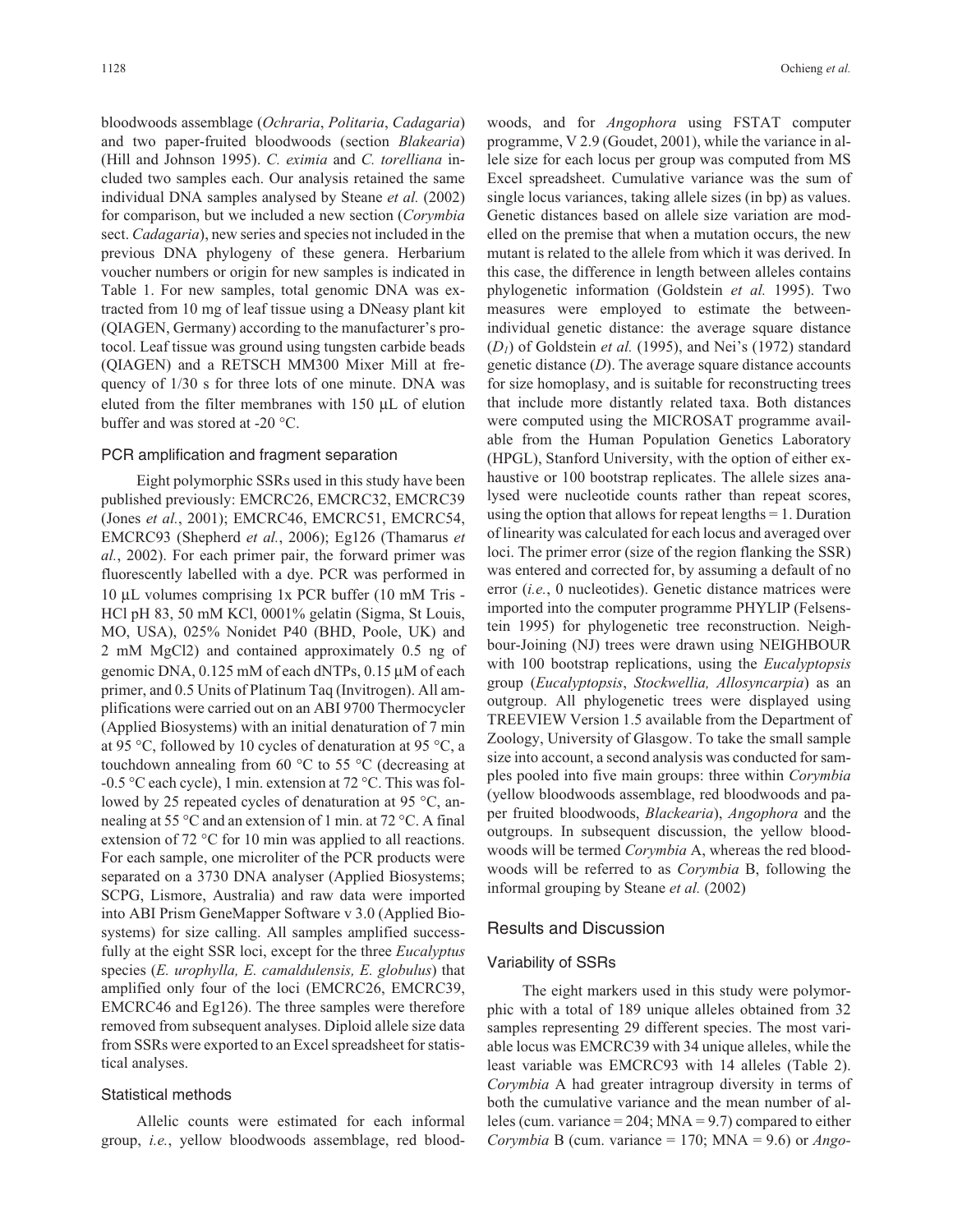| Marker              | Size range and number of alleles (in parentheses) |                         |                       |                |                |  |  |
|---------------------|---------------------------------------------------|-------------------------|-----------------------|----------------|----------------|--|--|
|                     | Corymbia $A^1$ (N = 9)                            | Corymbia $B^2$ (N = 11) | Angophora ( $N = 8$ ) | $SEA3$ (N = 5) | All $(N = 33)$ |  |  |
| EMCRC26             | 26(8)                                             | 44(8)                   | 30(8)                 | 25(6)          | 46(19)         |  |  |
| EMCRC32             | 38(12)                                            | 38(6)                   | 32(8)                 | 18(4)          | 48 (28)        |  |  |
| EMCRC39             | 98 (14)                                           | 84 (9)                  | 78 (10)               | 16(3)          | 98 (34)        |  |  |
| EMCRC46             | 29(12)                                            | 39(18)                  | 33(8)                 | 16(5)          | 40(30)         |  |  |
| EMCRC51             | 46(7)                                             | 44 (16)                 | 10(3)                 | 40(3)          | 64 (26)        |  |  |
| EMCRC54             | 38(9)                                             | 32(11)                  | 34(6)                 | 20(4)          | 40(18)         |  |  |
| EMCRC93             | 38(8)                                             | 14(4)                   | 14(5)                 | 16(2)          | 38(14)         |  |  |
| Eg126               | 22(8)                                             | 30(5)                   | 32(8)                 | 2(2)           | 34(20)         |  |  |
| Mean                | 41.8(9.7)                                         | 40.6(9.6)               | 32.8(7.0)             | 19.1(3.6)      | 51 (23.6)      |  |  |
| Average of means    | 33.6(7.5)                                         | 51 (23.6)               |                       |                |                |  |  |
| Cum. variance       | 204                                               | 170                     | 184                   | 98             | 201            |  |  |
| Total n. of alleles | $-(74)$                                           | $-(81)$                 | $-(56)$               | $-(29)$        | $-(189)$       |  |  |

<sup>1,2</sup>Correspond to grouping by Steane *et al.* (2002); <sup>3</sup>Stockwellia, Eucalyptopsis, Allosyncarpia group. Allele size range was obtained by subtracting the smallest allele (in bp) from the largest allele. Cumulative variance is the sum of variances in allele size (bp) per locus for each group. *Blakearia* was excluded from this analysis.

 $phora$  (cum. variance = 184;  $MNA = 7.0$ ). However, eliminating *C. torelliana* (*Cadagaria*) from *Corymbia* A lowered the variance to 192, which was, nevertheless, still higher than the other groups. Our sampling of *Corymbia* A included three sections (*Ochraria, Politaria* and *Cadagaria*) and three series (*Eximiae, Maculatae and Torellianae*), while *Corymbia* B included two sections (*Rufaria* and *Apteria*) and seven series (see Table 1). The higher diversity within *Corymbia* A may relate to the fact that seven out of the eight markers used in this analysis were isolated from a clone of *C. variegata*, a species in *Corymbia* A, possibly making the *Maculatae* series (spotted gums: *C. maculata, C. citriodora, C. henryi, C.variegata*) more variable than species more distant from *C. variegata*, consistent with the principle of ascertainment bias.

## Ascertainment bias

Ascertainment bias describes the observation that when the size distribution of microsatellite alleles across different species is compared, the absolute allele sizes in the species from which the microsatellite was derived are often greater than those found in closely related species (Ellegren *et al.*, 1995; Forbes *et al.*, 1995; Rubinstein *et al.*, 1995). Ascertainment bias may result from either directional evolution occurring within different species (Rubinstein *et al.*, 1995) or bias in the selection of clones for sequencing and primer development (Ellegren *et al.*, 1995). Although there is no precedence for the utility of ascertainment bias as a phylogenetic probe, our data suggest that the means of allele size, averaged over loci, reflected the expected taxonomic distance, with the closest relatives of *Corymbia* A (from which the SSRs were developed; *C. variegata*) being *Corymbia* B, followed by *Angophora*, then the Eucalyptopsis group (*Stockwellia/Eucalyptopsis/ Allosyncarpia*; Table 2). Although it would be expected that the locus Eg 126 show a different pattern since it is based on *Eucalyptus globulus*, this was not observed, perhaps due to the lower polymorphism at this locus compared to the other loci used in this study. Whereas *Stockwellia*, *Allosyncarpia* and *Eucalyptopsis* successfully amplified at all eight loci, the three *Eucalyptus* species (*E. urophylla, E. camaldulensis, E. globulus*) failed to amplify in half of the loci studied (four out of eight). By morphology and fossil record, *Eucalyptus* is the closest clade to *Corymbia* and *Angophora*. It is not clear whether this failure to amplify *Corymbia* specific SSRs in *Eucalyptus,* while successfully amplifying all the loci in *Eucalyptopsis* group, reflects relative evolutionary distances, since the branch lengths for the *Eucalyptopsis* group and *Eucalyptus* relative to *Corymbia* were inconsistent between datasets (*e.g.*, Hill and Johnson, 1995; Steane *et al.*, 2002; Wilson *et al.*, 2001; Parra-O *et al.*, 2006). This observation may indicate that *Eucalyptus* is a faster evolving clade, thereby accumulating more mutations in the flanking sequences of the SSRs. SSR analysis excluded *Arillastrum* because available morphological and molecular data (Hill and Johnson, 1995; Udovicic and Ladiges, 2000; Wilson *et al.*, 2001; Steane *et al.*, 2002) put this genus the farthest from *Corymbia* among the eucalypts; Ladiges *et al.* (2003) suggested, based on biogeography, that the divergence of *Arillastrum* from the other eucalypt genera may be as old as Late Cretaceous (70 MYA; see also Crisp *et al.* (2004). These data suggested a potentially low prospect of transferring *Corymbia* SSRs to *Arillastrum*.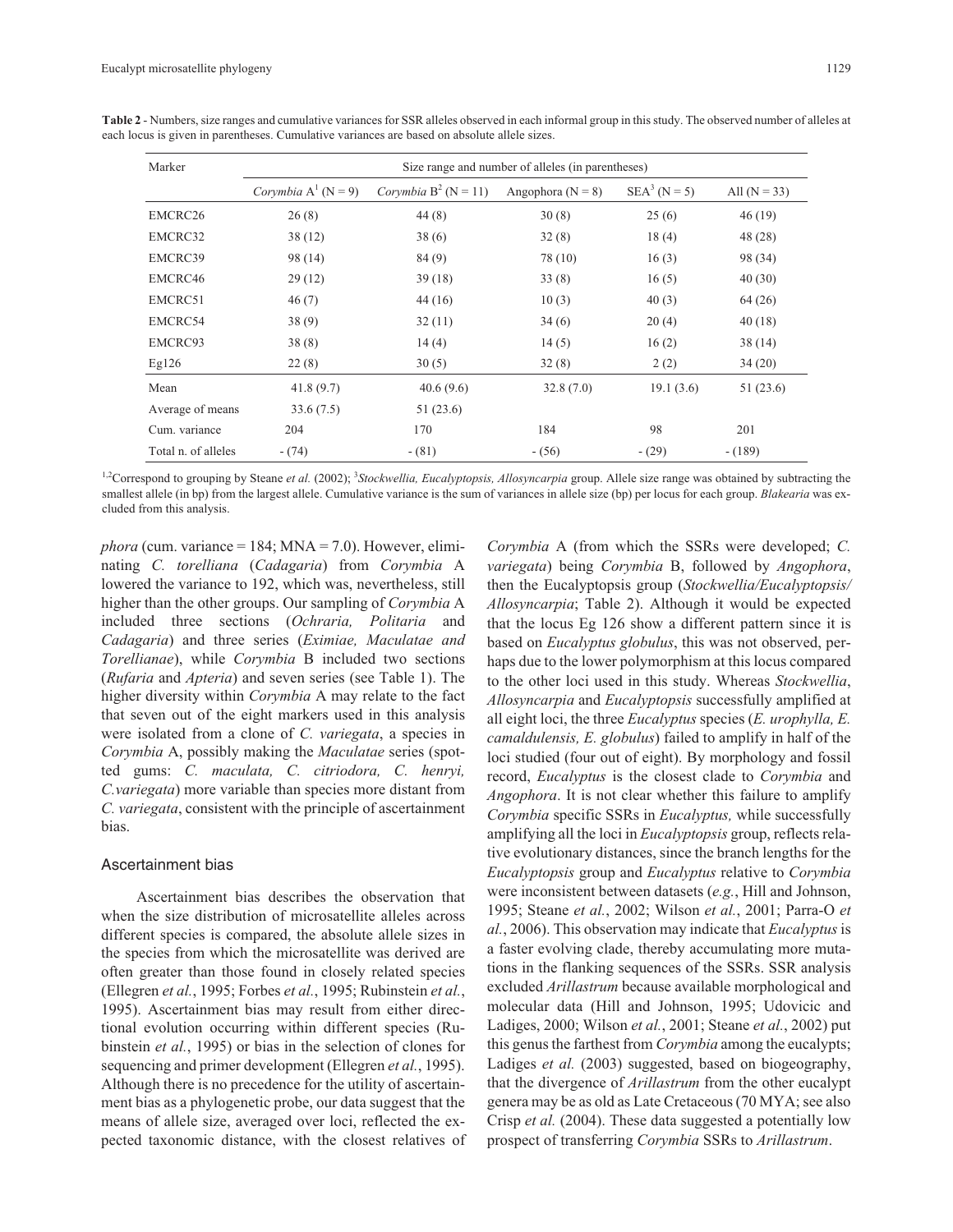# Phylogenetic relationships among the investigated genera

In this study, a Neighbour-Joining phylogenetic tree using both the average square and the standard genetic distances from the 189 alleles, showed *Corymbia* to be monophyletic (Figure 1). The topologies and bootstrap values for trees from the two distance measures were nearly identical, so only one such tree is presented. The tree had three major clades in the ingroup. *Angophora,* and *Corymbia* both formed monophyletic groups with moderate (71% and 81% respectively) statistical confidence. *Corymbia* split into three major clades, two of which corresponded to *Corymbia* A and B of Steane *et al.* (2002). However, samples of *Corymbia* that were new in this study, (*C. torelliana, C. bella*) clustered with *Corymbia* B rather than *Corymbia* A. The bootstrap support values for the partitioning of these three clades were, however, low. By pooling individual species into their traditional taxonomic groups (according to Hill and Johnson, 1995) similar phylogenetic relationships (Figure not shown) were recovered with high bootstrap support (97%). A simulated inclusion of species in the wrong (taxonomic) group caused group paraphyly, indicating that taxonomic aberrations such as lumping or oversplitting can cause paraphyly in phylogenetic assemblages.

The Eucalyptopsis group (*Stockwellia, Eucalyptopsis, Allosyncarpia*) was used as an outgroup because *Eucalyptus*, which would be an alternative outgroup for *Corymbia-Angophora* phylogeny, failed to amplify at four of the eight loci. The outgroup taxa formed a clade at the base of the tree, with the relationship (*Stockwellia, Eucalyptopsis + Allosyncarpia*). On flower development, the clade of these three rainforest genera had the relation-



**Figure 1** - Neighbour-Joining tree based on average square distance  $(\delta \mu)^2$ <br>from 8 microsatellite loci, showing monophyly of genus *Corymbia* with from 8 microsatellite loci, showing monophyly of genus *Corymbia* with 81% bootstrap support. *Corymbia* A and B correspond to the assemblages comprising the yellow bloodwoods and the red bloodwoods, respectively (Steane *et al.*, 2002).

ship: *Allosyncarpia*, (*Stockwellia* + *Eucalyptopsis*) (Carr *et al.*, 2002; Ladiges *et al.*, 2003), which was also supported by Parra-O *et al.* (2006) based on a combined data set of nrETS and ITS. The monophyly of *Corymbia* has previously been proposed based on morphological and anatomical characters (Hill and Johnson, 1995; Ladiges *et al.*, 1995), and recently, by DNA data from the ETS (Parra-O *et al.*, 2006). However, data from ITS (Steane *et al.*, 1999, 2002) and other regions of nrDNA and cpDNA (Udovicic *et al.*, 1995; Udovicic and Ladiges, 2000; Wilson *et al.*, 2001; Whittock *et al.*, 2003) were either equivocal or suggested that the group may be paraphyletic.

### Intrageneric relationships

SSR data have resolved *Corymbia* B as a monophyletic group (Figure 1) and the topology within the group was similar to that obtained from ITS data (Steane *et al.*, 2002). The nesting of section *Apteria* (*C. trachyphloia*) within *Rufaria* was in agreement with results based on the ETS (Parra-O *et al.*, 2006) and ITS (Steane *et al.*, 2002) data. However, our results differ slightly from the ETS with regards to the relationships between sections *Politaria, Ochraria* and *Blakearia*. Whereas the ETS data show *Ochraria* and *Blakearia* as sister taxa relative to *Politaria*, SSR data support the position of *Ochraria* as more closely related to *Politaria* than to *Blakearia* (Figure 1) revealed by morphological data analyses (Hill and Johnson, 1995). Parra-O *et al.*, (2006) attribute this discrepancy to taxon sampling and the absence of *C. torelliana* in their dataset. Our study included *Cadagaria* (*C. torelliana*) and still supported the closer relation between *Politaria* and *Ochraria*. As in all molecular data so far (ITS, *trn*L*, trn*H*, psb*A, ETS), SSR data suggests that *Corymbia* would be paraphyletic without the inclusion of *Blakearia*, contrary to the classification of Brooker (2000).

The relationships within *Politaria* are inconsistent with previously published datasets (Hill and Johnson, 1995; Asante *et al.*, 2001; Steane *et al.*, 2002; McDonald *et al.*, 2000; King, 2004; Parra-O *et al.*, 2006), possibly reflecting a high rate of interspecific hybridization among these taxa. In the SSR dataset, *C. maculata* was not the closest relative of *C. variegata* and *C. henryi*. ITS data (Steane *et al.*, 2002) showed the four spotted gums as being a clade, although *C. maculata* was highly divergent, with eight base differences, whereas *C. citriodora* and *C. variegata* were shown to be indistinguishable. Compared with ITS sequences (Steane *et al.*, 2002), the SSR data were more effective in resolving the relationships of *Angophora* species. ETS combined with ITS, however, were more informative than ITS alone (Parra-O *et al.*, 2006), and corroborated the SSR phylogeny.

### SSRs were useful in eucalypt phylogeny

It is a widely held view that SSRs may not be useful in phylogenetic studies above the species level (*e.g.*, Stre-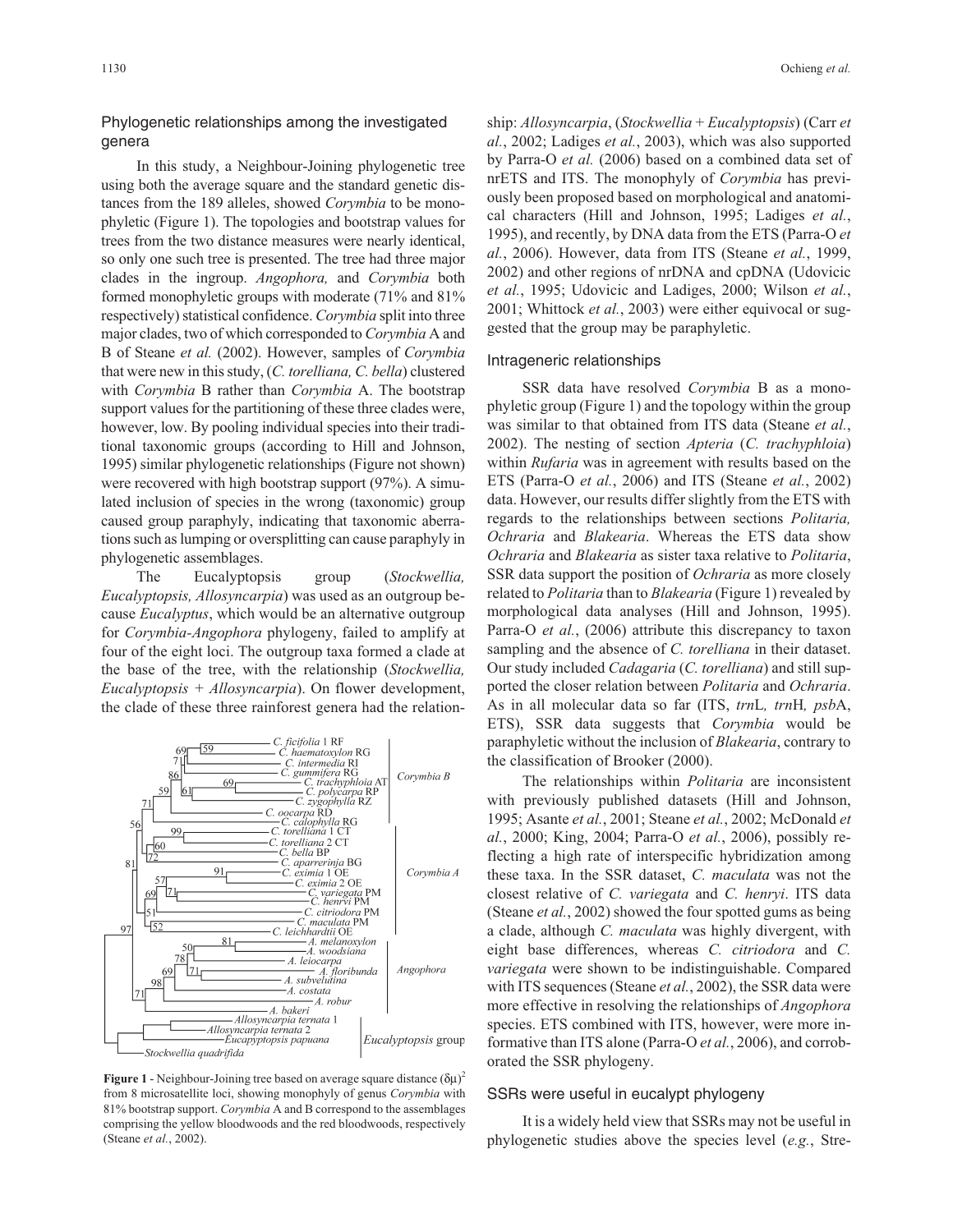elman *et al.*, 1998; Zhu *et al.*, 2000). Hence it is not expected that SSRs would resolve among-genera phylogenetic relationships in the eucalypts. However, analysis of SSRs in this study recovered a tree topology congruent to those based on analyses of morphological characters and a combined ETS/ITS dataset. The following factors may explain why SSRs appear to retain informative phylogenetic signals superior to some genomic regions such as the ITS:

#### Appropriate genetic distance measures

Homoplasy is expected under the stepwise mutation model (SMM, Kimura and Ohta, 1978), which assumes loss or gain, with equal probability, of a single repeat unit through mutation. However, the infinite allele model (IAM, Kimura and Crow, 1964) expects no homoplasy because a mutation is assumed to result in an allelic state not previously encountered in the population. Several genetic distances that make different assumptions have been developed for use with microsatellite data, however, the appropriateness of each of these distance methods will vary from case to case, depending on the model of microsatellite evolution, mutation rates, effective population size, and time since divergence. The ideal distance measure will therefore depend on the characteristics of the SSRs and on the phylogenetic question being addressed. Since it was not clear under what model the SSRs used in this study evolved, we used two genetic distance measures: the SMM model based average square distance  $(\delta \mu)^2$ ; analogous to *D1*) of Goldstein *et al.* (1995), and Nei's (1972) IAM based standard genetic distance  $(G_{st})$ . The average square distance (Goldstein *et al.*, 1995) addresses size range constraints, thereby accounting for homoplasy. The distance retains linearity with increasing evolutionary distance, and hence is suitable for reconstructing trees that include more distantly related taxa (Goldstein *et al.*, 1995; Pollock *et al.*, 1998; Petren *et al.*, 1999; Ritz *et al.*, 2000; Richard and Thorpe, 2001). This distance has been successfully used in recovering well-corroborated phylogenetic hypotheses in a number of studies involving divergent taxa (*e.g.*, Petren *et al.*, 1999; Ritz *et al.*, 2000; Richard and Thorpe, 2001). On the other hand, Nei's (1972) distance is expected to become more linear while the linearity of average square distance wanes as the SSR mutations become more like the IAM model (Goldstein *et al.*, 1995). In the *Bovini* study (Ritz *et al.*, 2000) reviewed earlier*,* the authors used the genetic distance measure,  $(\delta \mu)^2$  (Goldstein *et al.*, 1995) to account for size homoplasy. They found the measure to be robust despite fluctuations in population size, and retained linearity with increasing time. In our analysis, both distances recovered a similar tree topology. One way to explain this observation is that the data comprised a minimum proportion of homoplasious alleles. Also, this may suggest that SSRs in eucalypts (albeit *Eucalyptus*) evolve at a lower rate and are

highly conserved, both in the repeats and in the flanking regions.

#### Range constraint and size homoplasy

Homoplasy may arise due to (i) mutations in microsatellite repeat region that result in alleles being similar in state but not by descent, and (ii) a constraint to the upper (and sometimes lower) bound on the number of repeat units at a locus may exacerbate homoplasy in the repeat region, as these size limits allow only a finite number of character states. (iii) Insertion and deletions in the flanking region making alleles similar in state but not by descent. At longer time intervals, homoplasy is expected to increase, while phylogenetic signals move to obscurity as saturation is approached (Takazeki and Nei, 1996). Our data and results do not support a likelihood of phylogenetic signal saturation for the following reasons: (i) The average of the means of allele size range for each clade (*Corymbia* A, *Corymbia* B, *Angophora*, *Eucalyptopsis* group) considered separately across all loci was (33.6), while the mean for all species combined was almost twice that value (51; Table 2). This suggested that saturation of phylogenetic signal through homoplasy due to range constraint was minimal because the allele size range of subgroups did not reach the total observed allele size range. (ii) The sizes of most alleles in the dataset differed by a number divisible by their repeat unit length, implying a low likelihood of homoplasy due to mutations in the regions flanking the repeats. Insertions and deletions should be equally likely to involve odd and even numbers of bases (iii) in theory, variation in the amount of size homoplasy is expected among SSR loci because variation in mutation rates reflects the stochasticity among loci of the coalescence process (Garza and Freimar, 1996). However, the bootstrap support for tree topology recovered in our analysis of eight SSRs reflected concordance among loci. Bootstrapping characters from loci with varied levels of homoplasy is expected to recover discordant phylogenetic hypotheses, usually signified by low bootstrap values on the consensus tree.

#### 'Below threshold' number of generations

*Corymbia* and *Angophora* have diverged for about 30 million years (Crisp *et al.*, 2004) which corresponds to three million generations, if the natural generation time (without human selection) of 10 years (L.D. Pryor, FAO corporate document depository) is considered. The properties that limit SSR use in phylogenetics (mutation rates, size constraint and homoplasy) relate to the number of generations since the divergence of taxa, rather than to their classification. If SSRs correctly resolved phylogenies of lizards that have diverged for five million generations (Richard and Thorpe, 2001), then they may recover the correct phylogeny for eucalypt genera that have diverged for three million generations, assuming the mutation rates are comparable. Notably, Richard and Thorpe (2001) analysed only five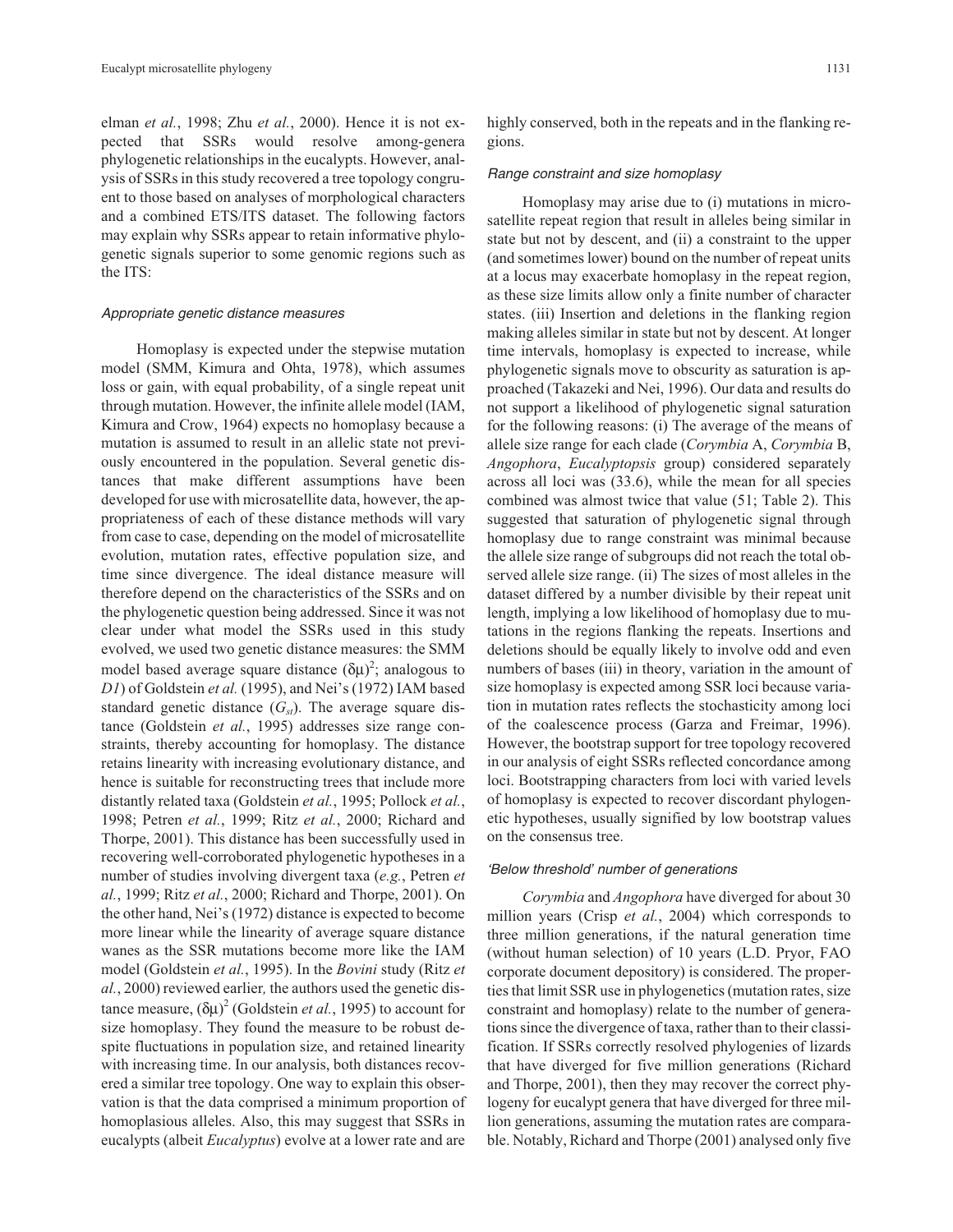SSR loci, and the results corroborated the true and confirmed organismal phylogeny. Apart from the average square distance of Goldstein *et al.* (1995), the authors utilized other distances such as Nei's  $(1972)$   $G<sub>st</sub>$  and allele sharing statistic  $(P_{SA})$  for comparison. Their data contradicted the expectation that the SSR genetic distances may lose linearity after several thousands of generations, essentially due to range constraints in allele sizes (Feldman *et al.*, 1997). As the authors noted, the fact that the essentials of a well-corroborated tree can be reconstructed from such a relatively small number of loci argue for their utility in this area. As stated in the introduction, SSR length variation has also been used in reconstructing the phylogeny of Darwin's finches, which are believed to have radiated at least three MYA, corresponding to over five million generations. (Petren *et al.*, 1999). Apart from the factors discussed above, eucalypts are tree species with temporal heterogeneity in outcrossing rates (Moran and Brown 1980) and flowering asynchrony that affects pollinator behaviour (Southerton *et al.*, 2004). This may lower their effective population sizes (*Ne*). The risk of homoplasy would be less for taxa with small effective population sizes (Estoup *et al.*, 2002).

### Sampling variance and phylogenetic reconstruction

We analysed the genetic distances among species, represented by a single individual in each case. There has been considerable discussion regarding the optimal sample size in population genetic analyses, with some workers recommending large samples sizes to account for sampling variance (*e.g.*, Nei, 1978; Ruzzante, 1998). In this study, pairwise genetic distance between individuals rather than allele frequencies are relevant. Kalinowski (2005) recently simulated the relationship between sample size, polymorphism, and the coefficient of variation of genetic distances derived from microsatellite markers. He found that when the differentiation among the taxonomic units to be measured is large, one or two samples per group would give similar results to a large sample size. Increasing sample size under a large  $F_{ST}$  scenario produced diminishing effect on the coefficient of variation of the genetic distance. Kalinowski's simulated data showed that the rate at which increasing sample size decreased the coefficient of variation was determined principally by the amount of differentiation between populations. This means that more individuals are necessary only when the degree of differentiation is low. In the case of eucalypt genera *Corymbia* and *Angophora*, the differentiation in question is among species rather than just between populations of the same species. Hence the between species and between genera  $F_{ST}$  values are expected to be large since the two genera have diverged for tens of millions of years (Ladiges *et al.*, 2003). Apart from SSRs, proteins have been used in phylogenetic reconstruction. Demastes and Remsen (1994) analysed allozyme variation to reconstruct the phylogeny of eight bird genera in the family Cardinalinae, using a single individual to rep-

1132 Ochieng *et al.*

resent each genus in the family. Their tree topologies supported phylogenetic analyses of morphological characters. As the authors noted, in a phylogenetic context the priority switches from more samples to more phylogenetic characters (Demastes and Remsen, 1994, and references therein). We are aware that allozymes are less polymorphic compared to SSRs, however, Kalinowski's (2005) simulation addresses this difference in variability and its implications. When we pooled samples into their prevailing taxonomic groups (according to Hill and Johnson, 1995) and conducted phylogenetic analysis as described for ungrouped samples, using the same distance measures and tree methods, the tree topology recovered was congruent to that obtained for ungrouped samples. In part, grouping of samples into larger taxonomic assemblages catered for the few samples per species (most species were represented by a single sample) analysed in the individual-specific distance measures. Also, for grouped samples, we wanted to estimate the group effect for each taxonomic assemblage. If, for some reason, a species were classified under an assemblage where it does not belong in a molecular genetic sense, then we would expect to see a relationship shift in tree topology.

### Acknowledgment

We thank Dean Nicolle of Currency Creek Arboretum, ACT and David Lee, DPI Queensland, Australia, for supplying tissues of some of the new samples used in this study. This work forms part of J.W. Ochieng's Doctoral Research, supported by a Commonwealth Scholarship and an Australian Research Council Linkage grant LP0455522.

Data analysed in this study can be obtained on arrangement with the communicating author.

### **References**

- Asante KS, Brophy JJ, Doran JC, Goldsack RJ, Hibbert DB and Larmour JS (2001) A comparative study of the seedling leaf oils of the spotted gums: Species of the *Corymbia* (Myrtaceae), section *Politaria*. Aust J Bot 49:55-66.
- Avise JC (2000) The History and Formation of Species. Harvard University Press, Cambridge, Massachusets, 439 pp.
- Avise JC, Ankney CD and Nelson WS (1990) Mitochondrial gene trees and the evolutionary relationship of mallard and black ducks. Evolution 44:1109-1119.
- Bayly MJ and Ladiges PY (2007) Divergent paralogues of ribosomal DNA in eucalypts (Myrtaceae). Mol Phylogenet Evol 44:346-356.
- Brooker MIH (2000) A new classification of the genus *Eucalyptus* L'Her. (Myrtaceae). Aust Syst Bot 13:79-148.
- Bruford MW and Wyne RK (1993) Microsatellites and their application to population genetic studies. Curr Opin Genet Dev 3:939-943.
- Carr DJ, Car SGM, Hyland BPM, Wilson PG and Ladiges PY (2002) *Stockwellia quadrifida* (Myrtaceae), a new genus and species in the eucalypt group. Biol J Linn Soc 139:415-421.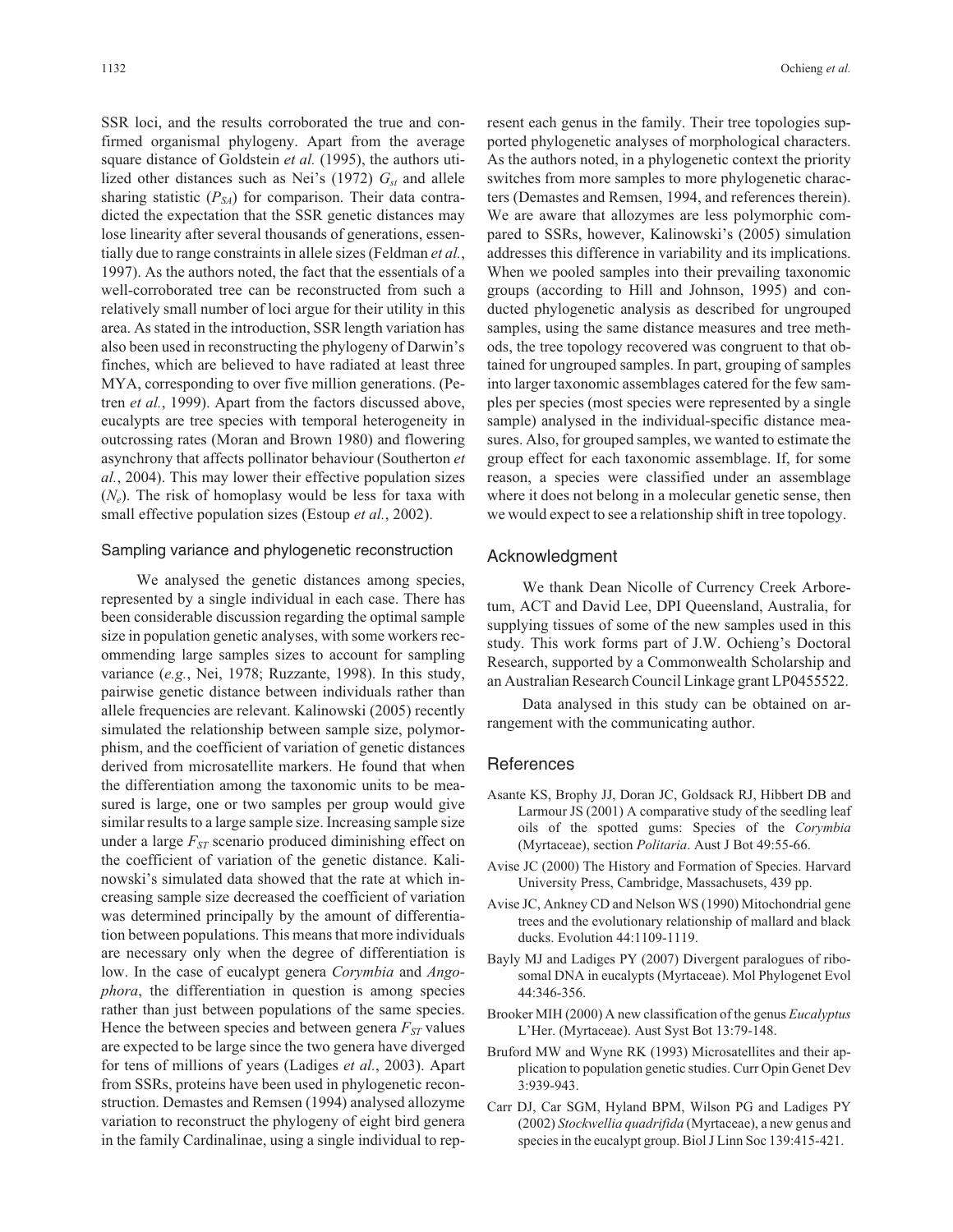- Cavalli-Sforza LL and Edwards WF (1967) Phylogenetic analysis: Models and estimation procedures. Evolution 21:550- 570.
- Crisp M, Cook L and Steane DA (2004) Radiation of the Australian flora: What can comparisons of molecular phylogenies across multiple taxa tell us about the evolution of diversity in present-day communities? Phil Trans R Soc B 359:1551- 1571.
- Demastes JW and Remsen Jr. JC (1994) The genus Caryonthraustes (*Cardinalinae*) is not monophyletic. Wilson Bull 106:733-738.
- Dumolin-Lapegue S, Demesure B, Fineschi S, Le Corre V and Petit RJ (1997) Phylogeographic structure of white oaks throughout the European continent. Genetics 146:1475- 1487.
- Ellegren H, Primmer CR and Sheldon BC (1995) Microsatellite evolution: Directionality or bias in locus selection. Nat Genet 11:360-362.
- Estoup A, Jarne P and Cornuet J-M (2002) Homoplasy and mutation model at microsatellite loci and their consequences for population genetics analysis. Mol Ecol 11:1591-1604.
- Feldman MW, Bergman A, Pollock DD and Goldstein DB (1997) Microsatellite genetic distances with range constraints: Analytical description and problems of estimation. Genetics 29:207-216.
- Felsenstein J (1995) PHYLIP: Phylogeny Inference Package. University of Washington, Seattle.
- Forbes SH, Hogg JT, Buchanan FC, Crawford AM and Allendorf FW (1995) Microsatellite evolution in congeneric mammals: Domestic and Bighorn sheep. Mol Biol Evol 12:1106-1113.
- Garza JC and Freimer NB (1996) Homoplasy for size at microsatellite loci in humans and chimpanzees. Genome Res 6:211-217.
- Goldstein DB and Pollock DD (1997) Launching microsatellites: A review of mutation processes and methods of phylogenetic inference. Heredity 88:335-342.
- Goldstein DB, Roemer G, Smith D, Reich DE, Bergman A and Wayne R (1999) The use of microsatellite variation to infer population structure and demographic history in a natural model system. Genetics 151:797-801.
- Goldstein DB, Ruiz LA, Cavalli-Sforza LL and Feldman MW (1995) An evaluation of genetic distances for use with microsatellite loci. Genetics 139:463-471.
- Goudet J (2001) A computer program to calculate *F*-statistics. Heredity 86:485-456.
- Hill KD and Johnson LAS (1995) Systematic studies in the eucalypts 7. A revision of the bloodwoods, genus Corymbia (Myrtaceae). Telopea 6:185-504.
- Johnson LAS and Briggs BG (1984) Myrtales and Myrtaceae A phylogenetic analysis. Ann Mo Bot Gard 71:700-756.
- Jones ME, Stokoe RL, Cross MJ, Scott LJ, Maguire TL and Shepherd M (2001) Isolation of microsatellite loci from spotted gum (*Corymbia variegata*), and cross-species amplification in Corymbia and Eucalyptus. Mol Ecol Notes 1:276-278.
- Kalinowski ST (2005) Do polymorphic loci require large sample sizes to estimate genetic distances? Heredity 94:33-36.
- Kimura M and Crow JF (1964) The number of alleles that can be maintained in a finite population. Genetics 49:725-738.
- Kimura M and Ohta T (1978) Stepwise mutation model and distribution of allelic frequencies in a finite population. Proc Natl Acad Sci USA 75:2868-2872.
- King R (2004) Spatial structure and population genetic variation in a Eucalypt species complex. PhD Thesis, Griffith University, Australia.
- Ladiges PY, Udovicic F and Drinnan AN (1995) Eucalypt phylogeny - Molecules and morphology. Aust Syst Bot 8:483- 497.
- Ladiges PY and Udovicic F (2000) Comment on a new classification of the Eucalypts. Aust Syst Bot 13:149-152.
- Ladiges PY, Udovicic F and Nelson G (2003) Australian biogeographical connections and the phylogeny of large genera in the plant family Myrtaceae. J Biogeogr 30:989-998.
- Lu Y (2001) Roles of lineage sorting and phylogenetic relationship in the genetic diversity at the self-incompatibility locus of Solanaceae. Heredity 86:195-205.
- Maddison WP (1997) Gene trees in species trees. Syst Biol 46:523-536.
- McCracken KG and Sorenson MD (2005) Is homoplasy or lineage sorting the source of incongruent mtDNA and nuclear gene trees in the stiff-tailed ducks (Nomonyx-Oxyura)? Syst Biol 54:35-55.
- McDonald MW, Butcher PA, Bell JC and Larmour JS (2000) Intra- and interspecific allozyme variation in eucalypts from the spotted gum group, Corymbia, section 'Politaria' (Myrtaceae). Aust Syst Bot 13:491-507.
- McKinnon GE, Steane DA, Potts BM and Vaillancourt RE (1999) Incongruence between chloroplast and species phylogenies in *Eucalyptus* subgenus *Monocalyptus* (Myrtaceae). Am J Bot 86:1038-1046.
- Moran GF and Brown AHD (1980) Temporal heterogeneity of outcrossing rates in alpine ash (*Eucalyptus delegatensis* R.T. Bak.). Theor Appl Genet 57:101-105.
- Nei M (1972) Genetic distance between populations. Am Nat 106:283-292.
- Nei M (1978) Estimation of average heterozygosity and genetic distance from a small number of individuals. Genetics 89:583-590.
- Ochieng JW, Henry RJ, Baverstock PR, Steane DA and Shepherd M (2007) Nuclear ribosomal pseudogenes resolve a corroborated monophyly of the eucalypt genus Corymbia despite misleading hypotheses at functional ITS paralogs. Mol Phylogenet Evol 44:752-764.
- Parra-O C, Bayly M, Udovicic F and Ladiges P (2006) ETS sequences support the monophyly of the eucalypt genus Corymbia (Myrtaceae). Taxon 55:653-663.
- Peakall R, Gilmore S, Keys W, Morgante M and Rafalski A (1998) Cross-species amplification of soybean (*Glycine max*) simple sequence repeats (SSRs) within the genus and other Legume genera: Implications for the transferability of SSRs in plants. Mol Biol Evol 15:1275-1267.
- Petren KB, Grant R and Grant PR (1999) A phylogeny of Darwin's finches based on microsatellite DNA length variation. Proc R Soc London B 266:321-329.
- Pollock DD, Bergman A, Feldman MW and Goldstein DB (1998) Microsatellite behaviour with range constraints: parameter estimation and improved distances for use in phylogenetic reconstruction. Theor Pop Biol 53:256-271.